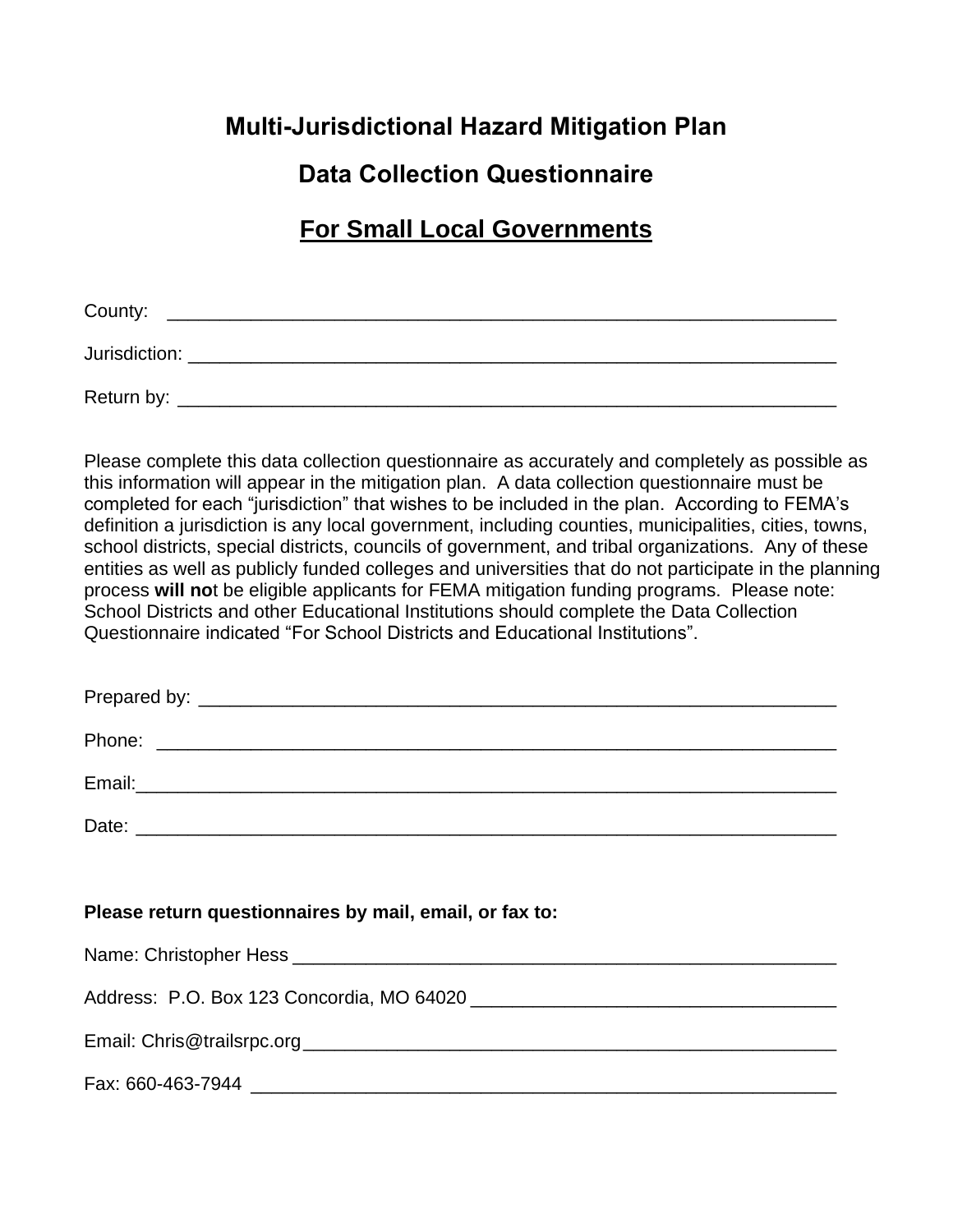## **CAPABILITY ASSESSMENT & INCORPORATION OF EXISTING PLANS, STUDIES, REPORTS AND TECHNICAL INFORMATION**

The purpose of this section is to collect information to document existing capabilities as well as determine existing plans, studies, reports, and technical information that may need to be incorporated in the mitigation plan. Although some of this information may have been captured in your previous mitigation plan, it is important to ensure this information is current in the plan update

Please indicate which of the following your jurisdiction has in place. For elements that do not pertain to your type of public entity, please indicate with "N/A". If applicable, please provide a completion date for the element. If your jurisdiction does not have a particular element, and a higher level of government has the authority pertaining to your jurisdiction, please indicate this in the comments column. If your jurisdiction has any of the **underlined and bolded** elements, please provide a copy of the document to the contact listed on the front and indicate method in the comments column (i.e. available on the web, will email or mail).

| <b>Element</b>                           | Yes, No, N/A                 | <b>Comments and/or Weblink</b> |
|------------------------------------------|------------------------------|--------------------------------|
|                                          | <b>Planning Capabilities</b> |                                |
| Comprehensive or Land-Use Plan           |                              | Date:                          |
| Capital Improvement Plan                 |                              | Date:                          |
| Transportation Plan / Highway Department |                              | Date:                          |
| <b>Emergency Operations Plan</b>         |                              | Date:                          |
| Local Recovery Plan                      |                              | Date:                          |
| Debris Management Plan                   |                              | Date:                          |
| Firewise or other fire mitigation plan   |                              | Date:                          |
| Economic Development Plan                |                              | Date:                          |
|                                          | <b>Policies/Ordinance</b>    |                                |
| Zoning Ordinance                         |                              |                                |
| <b>Building Code</b>                     |                              | Version:                       |
| Floodplain Ordinance                     |                              | Date:                          |
| Drainage/Stormwater Ordinance            |                              |                                |
| Site Plan Review Requirements            |                              |                                |
| <b>Historic Preservation Ordinance</b>   |                              |                                |
|                                          |                              |                                |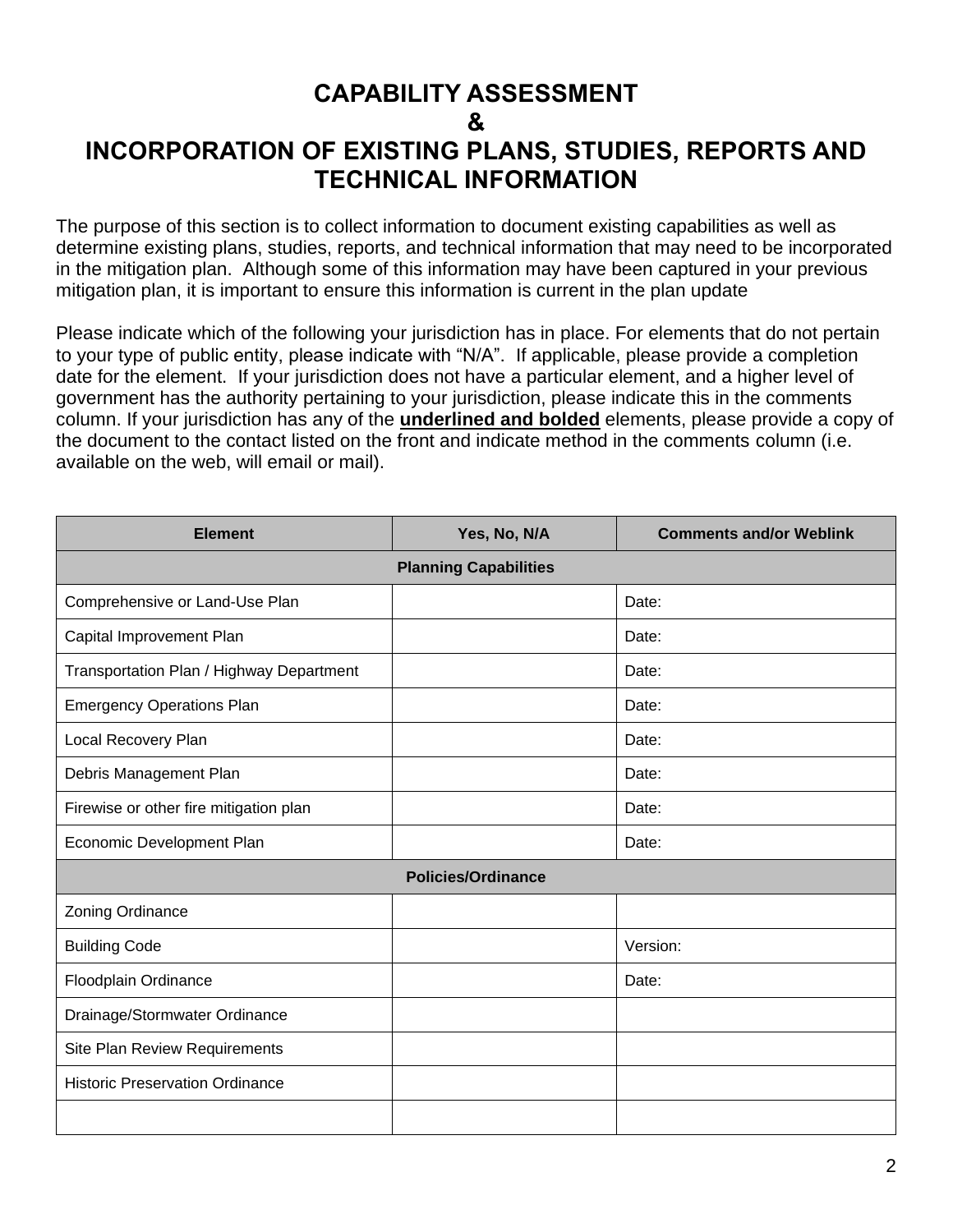| <b>Element</b>                                                                                                                                  | Yes, No, N/A                | <b>Comments and/or Weblink</b>            |
|-------------------------------------------------------------------------------------------------------------------------------------------------|-----------------------------|-------------------------------------------|
|                                                                                                                                                 | Program                     |                                           |
| National Flood Insurance Program (NFIP)                                                                                                         |                             |                                           |
| <b>NFIP Community Rating System</b><br>(CRS) program                                                                                            |                             | If so, what is your current level rating? |
| National Weather Service (NWS)<br><b>Storm Ready Certification</b>                                                                              |                             |                                           |
| <b>Firewise Community Certification</b>                                                                                                         |                             |                                           |
| <b>Building Code Effectiveness Grading</b><br>(BCEGs)                                                                                           |                             |                                           |
| <b>ISO Fire Rating</b>                                                                                                                          | Rating:                     |                                           |
| Public Education or information programs<br>(i.e., responsible water use, fire safety,<br>household preparedness, or<br>environmental education |                             |                                           |
| Mutual Aid Agreements                                                                                                                           |                             |                                           |
|                                                                                                                                                 | <b>Studies/Reports/Maps</b> |                                           |
| <b>Critical Facilities Inventory</b>                                                                                                            |                             |                                           |
| Vulnerable Population Inventory                                                                                                                 |                             |                                           |
| <b>Staff/Department</b>                                                                                                                         |                             | <b>Full Time or Part Time?</b>            |
| Building Code Official / Building Inspector                                                                                                     |                             |                                           |
| Engineer                                                                                                                                        |                             |                                           |
| <b>Development Planner</b>                                                                                                                      |                             |                                           |
| NFIP Floodplain Administrator                                                                                                                   |                             |                                           |
| Mapping Specialist (GIS)                                                                                                                        |                             |                                           |
| <b>Public Works Official</b>                                                                                                                    |                             |                                           |
| <b>Emergency Management Coordinator</b>                                                                                                         |                             |                                           |
| Local Emergency Planning Committee                                                                                                              |                             |                                           |
| <b>Sanitation Department</b>                                                                                                                    |                             |                                           |
| Highway/Transportation Department                                                                                                               |                             |                                           |
| <b>Economic Development Department</b>                                                                                                          |                             |                                           |
| <b>Housing Department</b>                                                                                                                       |                             |                                           |
| <b>Historic Preservation</b>                                                                                                                    |                             |                                           |
|                                                                                                                                                 |                             |                                           |
|                                                                                                                                                 |                             |                                           |
|                                                                                                                                                 |                             |                                           |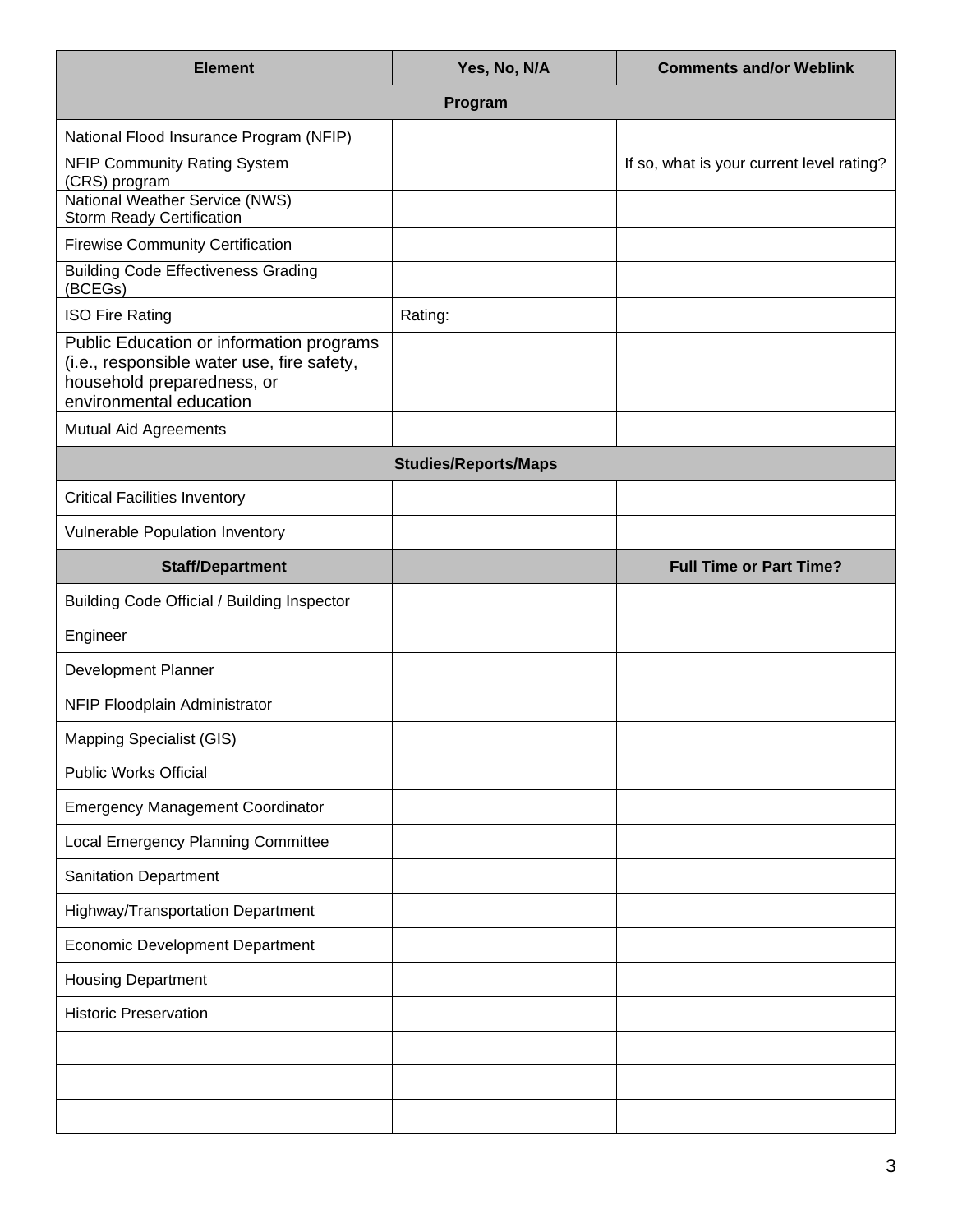| <b>Element</b>                                          | Yes, No, N/A                                  | <b>Comments and/or Weblink</b>                    |
|---------------------------------------------------------|-----------------------------------------------|---------------------------------------------------|
| <b>Non-Governmental Organizations (NGOs)</b>            | Is there a local chapter?<br><b>Yes or No</b> |                                                   |
| <b>American Red Cross</b>                               |                                               |                                                   |
| Salvation Army                                          |                                               |                                                   |
| <b>Veterans Groups</b>                                  |                                               |                                                   |
| Local Environmental Organization                        |                                               |                                                   |
| <b>Homeowner Associations</b>                           |                                               |                                                   |
| Neighborhood Associations                               |                                               |                                                   |
| <b>Chamber of Commerce</b>                              |                                               |                                                   |
| <b>Community Organizations</b><br>(Lions, Kiwanis, etc. |                                               |                                                   |
|                                                         |                                               |                                                   |
| <b>Financial Resources</b>                              |                                               | Is your jurisdiction able to?<br><b>Yes or No</b> |
| Apply for Community Development Block Grants            |                                               |                                                   |
| Fund projects thru Capital Improvements funding         |                                               |                                                   |
| Authority to levy taxes for specific purposes           |                                               |                                                   |
| Fees for water, sewer, gas, or electric services        |                                               |                                                   |
| Impact fees for new development                         |                                               |                                                   |
| Incur debt through general obligation bonds             |                                               |                                                   |
| Incur debt through special tax bonds                    |                                               |                                                   |
| Incur debt through private activities                   |                                               |                                                   |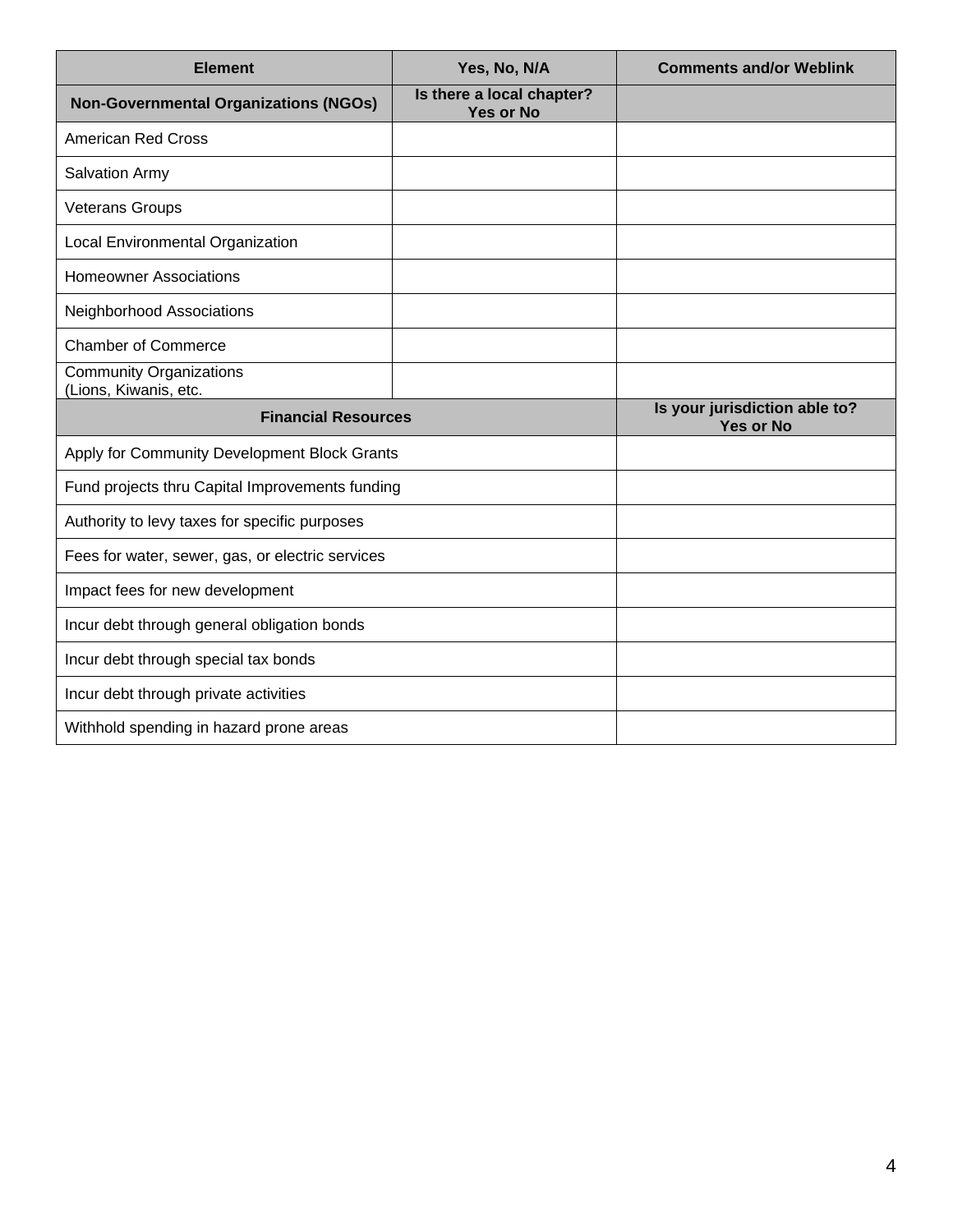**For plan updates, the plan maintenance process outlined in your previous plan requires all participating jurisdictions to incorporate the requirements of the mitigation plan into other planning mechanisms, when appropriate. A key element of effective implementation of mitigation is for the mitigation plan to be incorporated in existing authorities, policies, programs, and resources. Next to each applicable planning mechanism, indicate how your jurisdiction incorporated the previous mitigation plan. If no incorporation has occurred, please explain, including background information detailing any challenges preventing incorporation.**

| <b>Planning Capabilities</b>             | <b>Method of Incorporation</b><br>Since Previous Plan or Challenges Preventing Incorporation |
|------------------------------------------|----------------------------------------------------------------------------------------------|
| Comprehensive or Land-Use Plan           |                                                                                              |
| Capital Improvement Plan                 |                                                                                              |
| Transportation Plan / Highway Department |                                                                                              |
| <b>Emergency Operations Plan</b>         |                                                                                              |
| Local Recovery Plan                      |                                                                                              |
| Debris Management Plan                   |                                                                                              |
| Firewise or other fire mitigation plan   |                                                                                              |
| Economic Development Plan                |                                                                                              |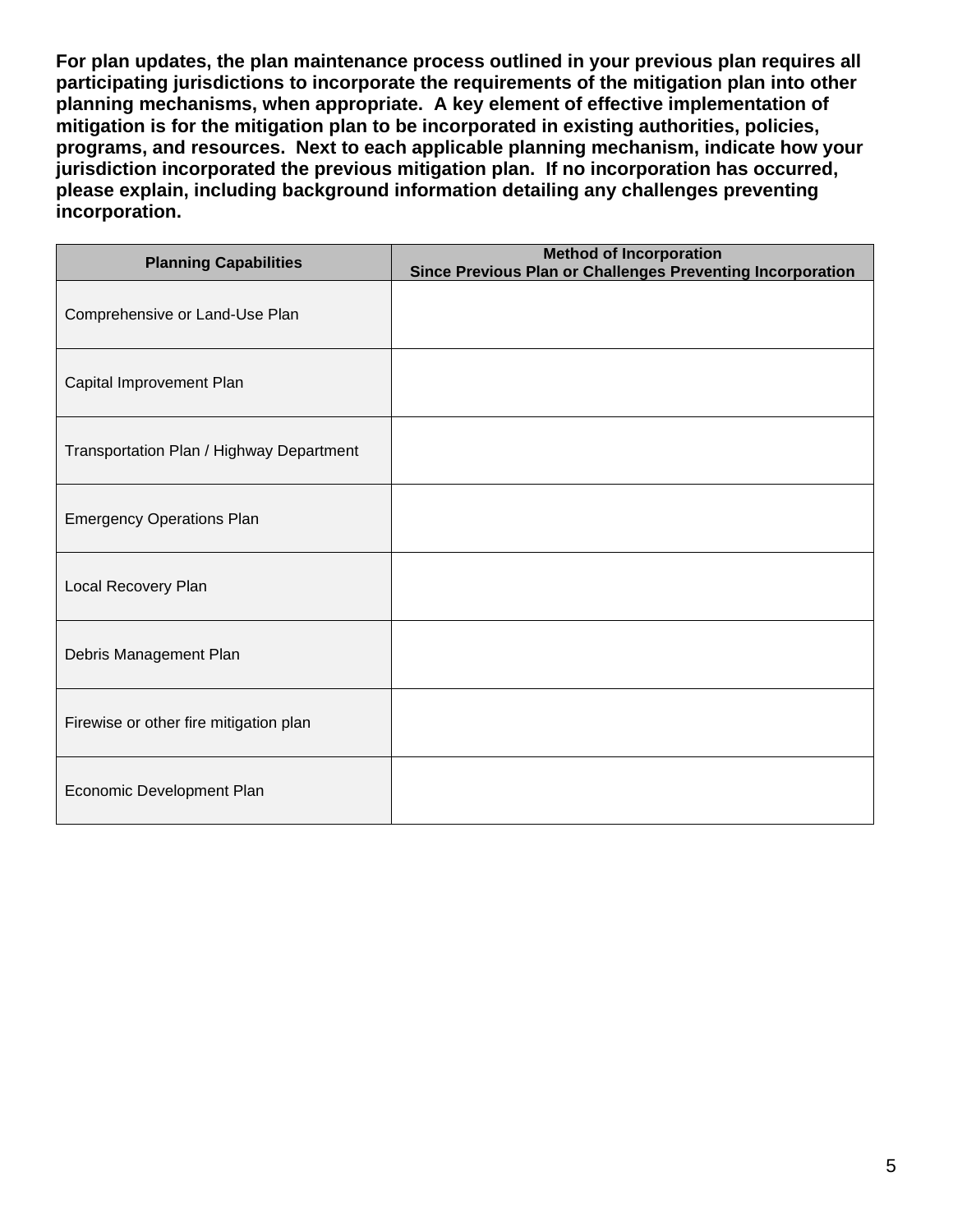### **Additional Questions**

- 1. How is your government structure organized? (Commission, Mayor/City Council, how many members)
- 2. List any other past or ongoing projects or programs designed to reduce disaster losses, these may include projects to protect critical facilities. Be sure to include pending or approved projects submitted for FEMA mitigation grants.
- 3. Describe any hazard-related concerns or issues regarding the vulnerability of special needs populations, such as the elderly, disabled, low-income, or migrant farm workers.
- 4. How many outdoor warning sirens are in your community?

How are they activated (indicate responsible department/personnel)?

- 5. Does your community utilize any other warning systems such as Cable Override, Reverse 911, etc? If so, please describe.
- 6. Does your community have designated public tornado shelters/saferooms? If so, are they constructed in accordance with FEMA standards?

Please provide address locations:

7. Identify residential, commercial and industrial development in your jurisdiction since last plan update.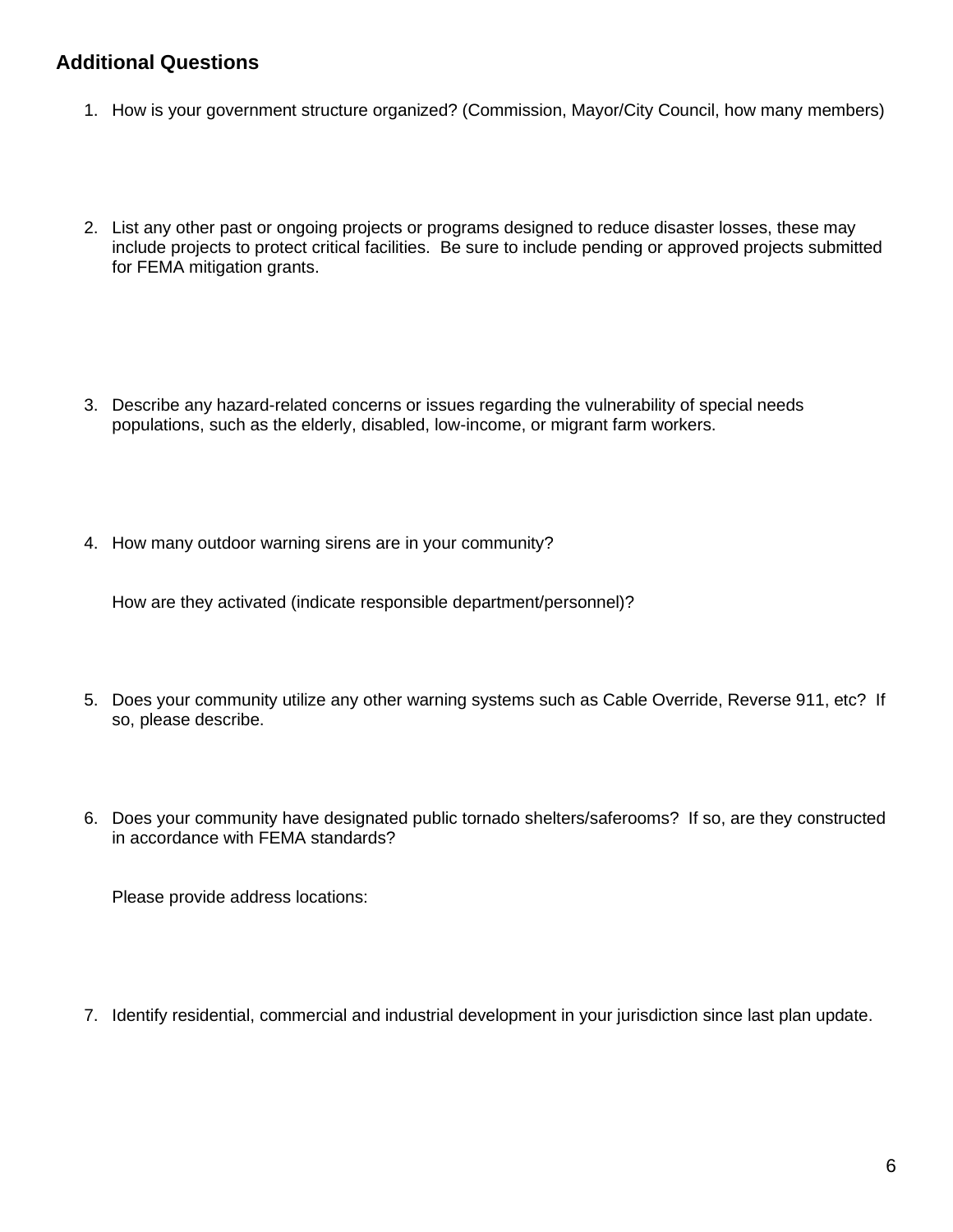- 8. Describe development trends and expected growth areas. Is any new development expected to occur in the 100-year floodplain? Is any new development expected to occur in any other known hazard areas? If possible, please provide a map indicating potential/planned growth areas.
- 9. Are any new facilities or infrastructure planned for construction during the next five years? If so, please provide facility name and purpose along with proposed locations, if known.
- 10.Please list major employers in your jurisdiction with an estimated number of employees.

11. Please list Mitigation Planning Committee members who served during the development of the previously approved plan. Was the process set forth for monitoring the implementation of the previously approved mitigation plan adhered to? Did the Committee meet as was specified in the previously approved plan? Why or why not?

12. Describe your jurisdiction's participation in the NFIP. Include information about how compliance with the NFIP is enforced locally.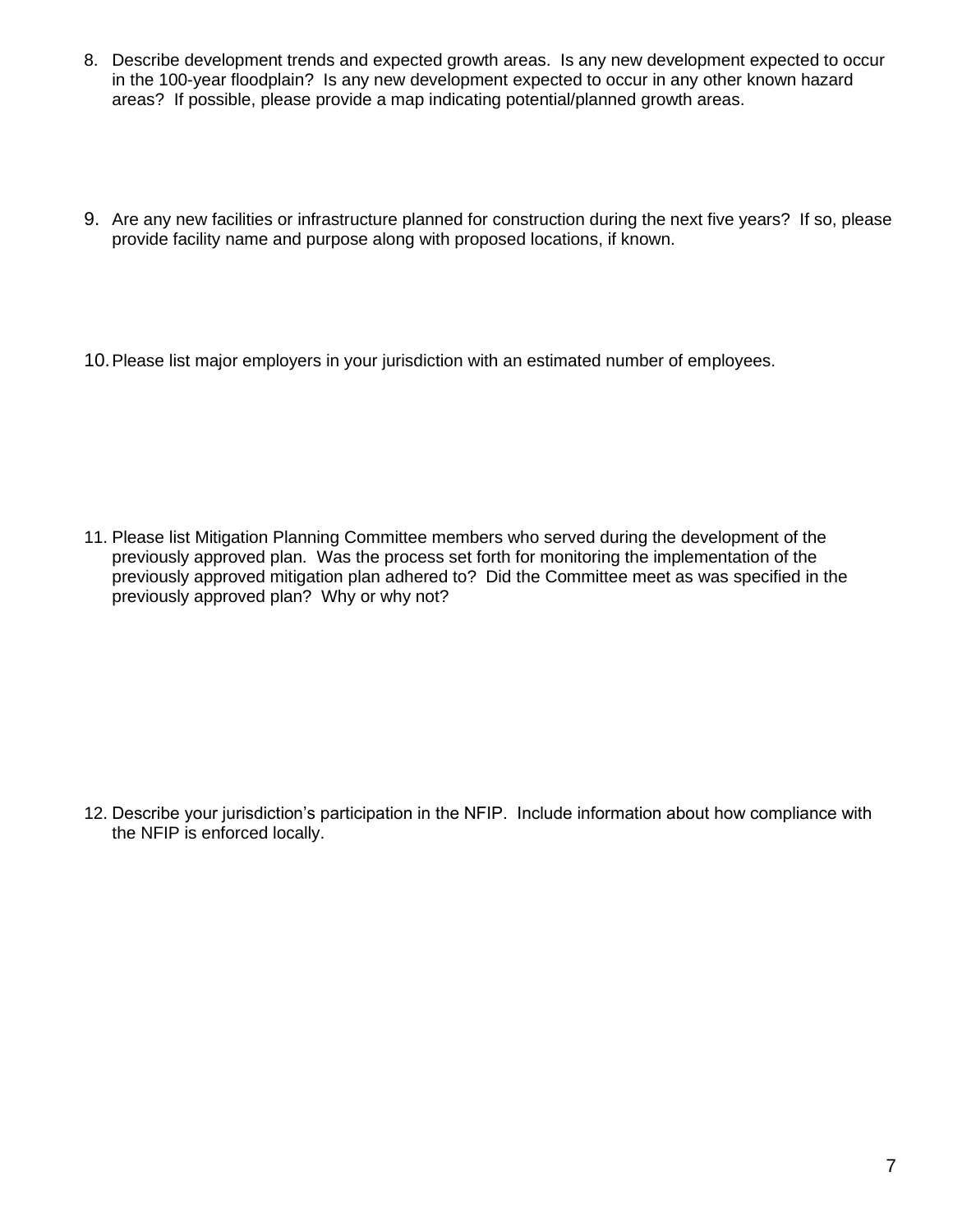# **VULNERABILITY ASSESSMENT**

The purpose of this worksheet is to assess the vulnerable buildings, populations, critical facilities, infrastructure, and other important assets in your community by using the best available data to complete the table. Use the table on the next page to compile a detailed inventory of specific assets at risk including critical facilities and infrastructure; natural, cultural, and historical assets; and economic assets. In the natural hazard column of the asset inventory table, indicate (by assigned abbreviation) which of the following hazards the asset is vulnerable to:

| <b>Natural Hazards</b>            |                                                            |  |
|-----------------------------------|------------------------------------------------------------|--|
| Flooding (Major & Flash) - RF     | Drought - D                                                |  |
| Levee Failure - LF                | Extreme Temperature - ET                                   |  |
| Dam Failure - DF                  | Severe Thunderstorm (incl. winds, hail, lightning) - ST    |  |
| Earthquake - EQ                   | Severe Winter Weather (incl. snow, ice, severe cold) - SWW |  |
| Land Subsidence / Sinkholes - LSS | Tornadoes - T                                              |  |
| Drought - D                       | Wildfire - WF                                              |  |

### **Critical Facilities and Infrastructure**

A critical facility may be defined as one that is essential in providing utility or direction either during the response to an emergency or during the recovery operation. FEMA's HAZUS-MH loss estimation software uses the following three categories of critical assets. 'Essential facilities' are those that if damaged would have devastating impacts on disaster response and/or recovery. 'High potential loss facilities' are those that would have a high loss or impact on the community. Transportation and lifeline facilities are third category of critical assets; examples are provided below.

Hospitals and other medical facilities Police stations Fire station Emergency Operations **Centers** 

### **Essential Facilities High Potential Loss Facilities Transportation and Lifeline**

Power plants Dams/levees Military installations Hazardous material sites **Schools Shelters** Day care centers Nursing homes Main government buildings

Highways, bridges, and tunnels Railroads and facilities Bus facilities **Airports** Water treatment facilities Natural gas facilities and pipelines Oil facilities and pipelines Communications facilities

### **Economic Assets**

Economic assets at risk may include major employers or primary economic sectors, such as agriculture, whose losses or inoperability would have severe impacts on the community and its ability to recover from disaster.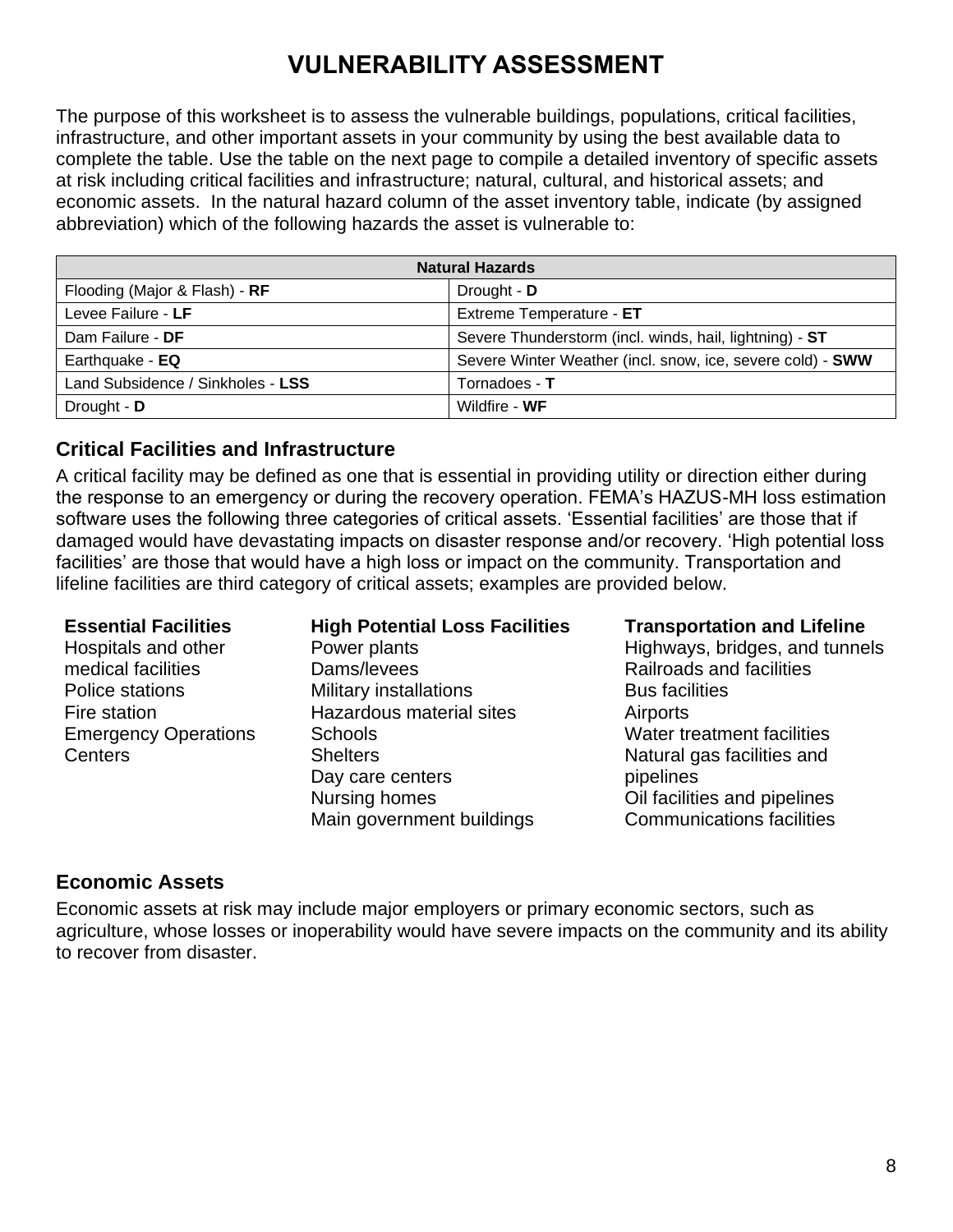### **Asset Inventory**

Please list critical facilities and other community assets, the square feet, values, and occupancy/capacity. If not applicable, enter "N/A"). In the last column, use the codes from the previous page to indicate hazards to which the asset is vulnerable. Add as many rows as needed. If this information is available in GIS format, please provide.

### **Critical Facilities**

| <b>Name of Asset</b> | <b>Address</b>                                                                                                              | Area<br>(sq.fr.) | Replacement<br>Value<br>(Insured)<br>$($ \$) | <b>Contents</b><br>Value<br>$($ \$) | Occupancy/<br>Capacity<br>(#) | <b>Natural</b><br><b>Hazards</b> |
|----------------------|-----------------------------------------------------------------------------------------------------------------------------|------------------|----------------------------------------------|-------------------------------------|-------------------------------|----------------------------------|
|                      | Essential Facilities such as hospitals and other medical facilities, police and fire stations, Emergency Operations Centers |                  |                                              |                                     |                               |                                  |
|                      |                                                                                                                             |                  |                                              |                                     |                               |                                  |
|                      |                                                                                                                             |                  |                                              |                                     |                               |                                  |
|                      |                                                                                                                             |                  |                                              |                                     |                               |                                  |
|                      |                                                                                                                             |                  |                                              |                                     |                               |                                  |
|                      |                                                                                                                             |                  |                                              |                                     |                               |                                  |
|                      |                                                                                                                             |                  |                                              |                                     |                               |                                  |
|                      |                                                                                                                             |                  |                                              |                                     |                               |                                  |
|                      |                                                                                                                             |                  |                                              |                                     |                               |                                  |
|                      |                                                                                                                             |                  |                                              |                                     |                               |                                  |
|                      |                                                                                                                             |                  |                                              |                                     |                               |                                  |
|                      |                                                                                                                             |                  |                                              |                                     |                               |                                  |
|                      |                                                                                                                             |                  |                                              |                                     |                               |                                  |
|                      |                                                                                                                             |                  |                                              |                                     |                               |                                  |
|                      |                                                                                                                             |                  |                                              |                                     |                               |                                  |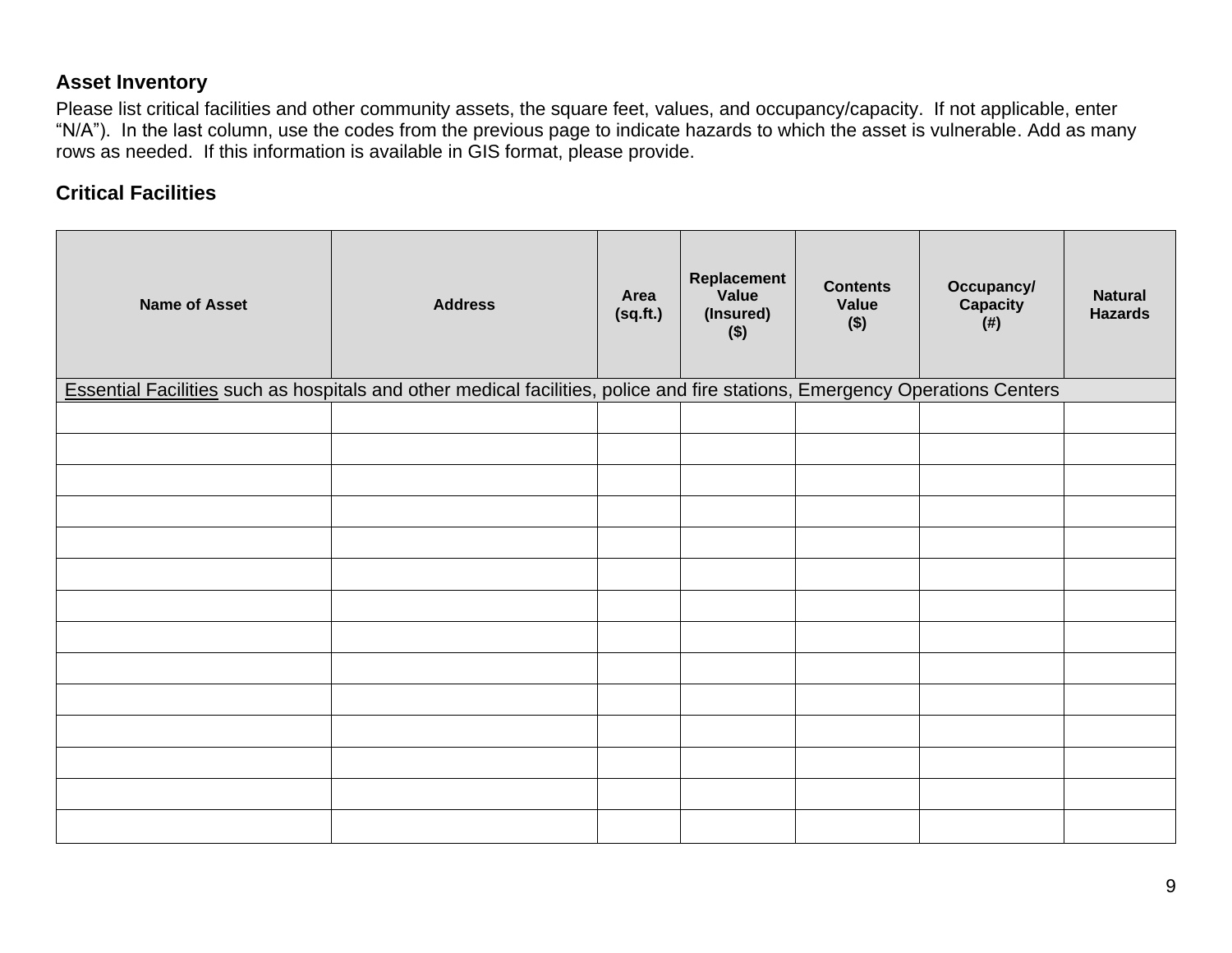| <b>Name of Asset</b> | <b>Address</b>                                                                                                                                                                                                                                                        | Area<br>(sq.fit.) | Replacement<br>Value<br>(Insured)<br>$($ \$) | <b>Contents</b><br>Value<br>$($ \$) | Occupancy/<br><b>Capacity</b><br>$($ # $)$ | <b>Natural</b><br><b>Hazards</b> |
|----------------------|-----------------------------------------------------------------------------------------------------------------------------------------------------------------------------------------------------------------------------------------------------------------------|-------------------|----------------------------------------------|-------------------------------------|--------------------------------------------|----------------------------------|
|                      | High Potential Loss Facilities such as power plants, dams/levees, military installations, hazardous materials sites, shelters, day care<br>centers, nursing homes, main government buildings (Do not include schools-they will be reported by the school districts)   |                   |                                              |                                     |                                            |                                  |
|                      |                                                                                                                                                                                                                                                                       |                   |                                              |                                     |                                            |                                  |
|                      |                                                                                                                                                                                                                                                                       |                   |                                              |                                     |                                            |                                  |
|                      |                                                                                                                                                                                                                                                                       |                   |                                              |                                     |                                            |                                  |
|                      |                                                                                                                                                                                                                                                                       |                   |                                              |                                     |                                            |                                  |
|                      |                                                                                                                                                                                                                                                                       |                   |                                              |                                     |                                            |                                  |
|                      |                                                                                                                                                                                                                                                                       |                   |                                              |                                     |                                            |                                  |
|                      |                                                                                                                                                                                                                                                                       |                   |                                              |                                     |                                            |                                  |
|                      |                                                                                                                                                                                                                                                                       |                   |                                              |                                     |                                            |                                  |
|                      | Transportation and Lifelines such as highways, bridges, and tunnels; railroads and facilities, bus facilities, airports, water treatment<br>facilities, natural gas facilities and pipelines, oil facilities, oil facilities and pipelines, communications facilities |                   |                                              |                                     |                                            |                                  |
|                      |                                                                                                                                                                                                                                                                       |                   |                                              |                                     |                                            |                                  |
|                      |                                                                                                                                                                                                                                                                       |                   |                                              |                                     |                                            |                                  |
|                      |                                                                                                                                                                                                                                                                       |                   |                                              |                                     |                                            |                                  |
|                      |                                                                                                                                                                                                                                                                       |                   |                                              |                                     |                                            |                                  |
|                      |                                                                                                                                                                                                                                                                       |                   |                                              |                                     |                                            |                                  |
|                      |                                                                                                                                                                                                                                                                       |                   |                                              |                                     |                                            |                                  |
|                      |                                                                                                                                                                                                                                                                       |                   |                                              |                                     |                                            |                                  |
|                      |                                                                                                                                                                                                                                                                       |                   |                                              |                                     |                                            |                                  |

**\*If replacement cost data is not available, use the best available data (assessed valuation or other method for estimating cost) and explain any data deficiencies.**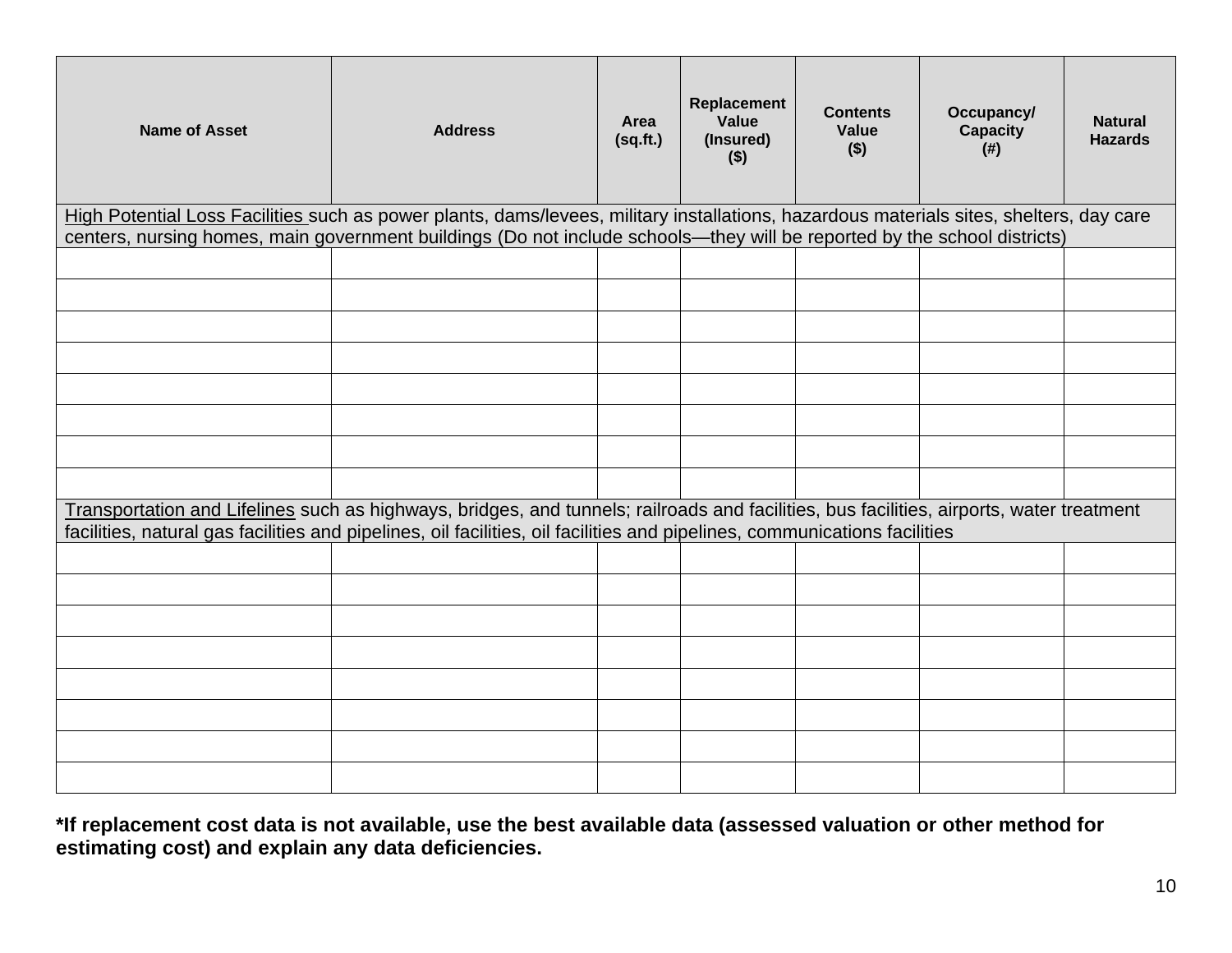# **Economic Assets (Major Employers, etc)**

| <b>Asset</b> | <b>Address</b> | Product/<br><b>Service</b> | Value<br>(if known) | <b>Number of</b><br><b>Employees</b> | <b>Hazards</b> |
|--------------|----------------|----------------------------|---------------------|--------------------------------------|----------------|
|              |                |                            |                     |                                      |                |
|              |                |                            |                     |                                      |                |
|              |                |                            |                     |                                      |                |
|              |                |                            |                     |                                      |                |
|              |                |                            |                     |                                      |                |
|              |                |                            |                     |                                      |                |
|              |                |                            |                     |                                      |                |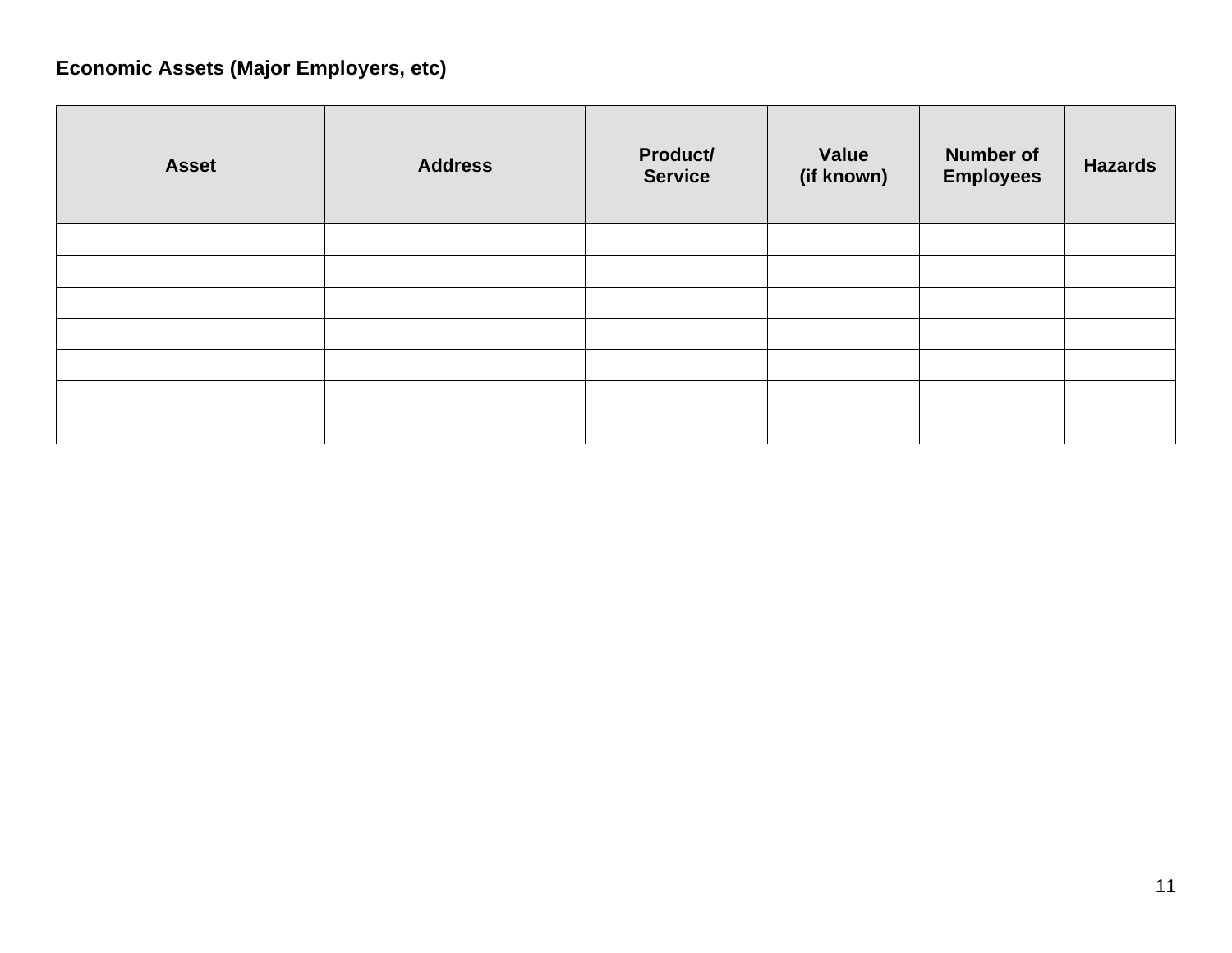## **HISTORIC HAZARD EVENTS**

Please fill out the sheet on the next page for each significant hazard event that affected **Your Jurisdiction. Make as many copies as necessary to record all events** and complete with as much detail as possible. This includes all events associated with the hazards listed below that have caused previous damage in your jurisdiction. It is especially important to capture events that either were not included in the previous Hazard Mitigation Plan or occurred since the plan was completed. Attach supporting documentation, photocopies of newspaper articles, or other original sources.

| <b>Jurisdiction</b>                   |  |
|---------------------------------------|--|
| <b>Type of event</b>                  |  |
| Nature and magnitude of event         |  |
| <b>Location</b>                       |  |
| Date of event                         |  |
| <b>Injuries</b>                       |  |
| <b>Deaths</b>                         |  |
| <b>Property damage</b>                |  |
| Infrastructure damage                 |  |
| <b>Crop damage</b>                    |  |
| <b>Business/economic impacts</b>      |  |
| Road/school/other closures            |  |
| Other damage                          |  |
| <b>Insured losses</b>                 |  |
| Federal/state disaster relief funding |  |
| <b>Source of information</b>          |  |
| <b>Comments</b>                       |  |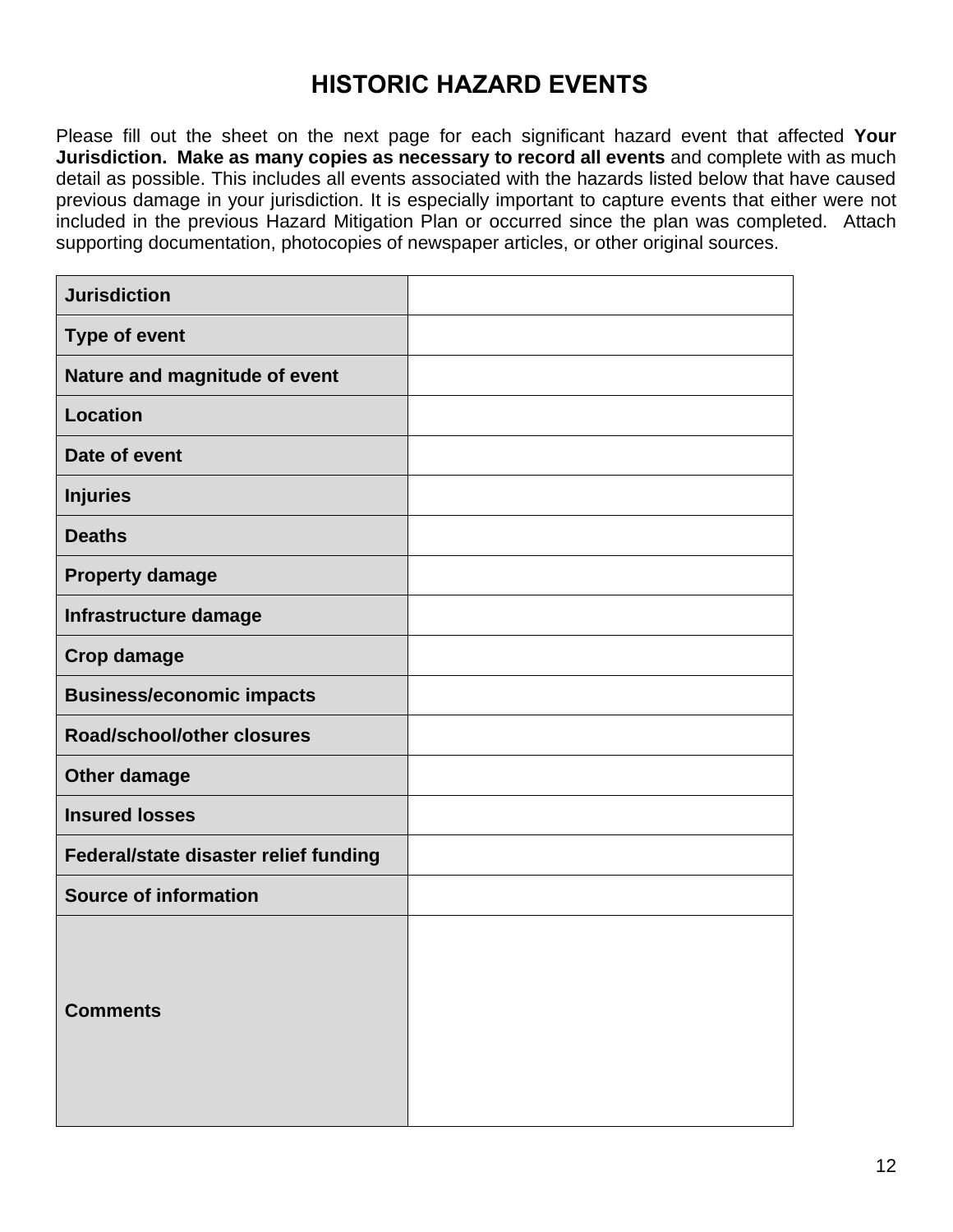# **HISTORIC HAZARD EVENTS (continued)**

Please fill out the sheet on the next page for each significant hazard event that affected **Your Jurisdiction. Make as many copies as necessary to record all events** and complete with as much detail as possible. This includes all events associated with the hazards listed below that have caused previous damage in your jurisdiction. It is especially important to capture events that either were not included in the previous Hazard Mitigation Plan or occurred since the plan was completed. Attach supporting documentation, photocopies of newspaper articles, or other original sources.

| <b>Jurisdiction</b>                   |  |
|---------------------------------------|--|
| <b>Type of event</b>                  |  |
| Nature and magnitude of event         |  |
| <b>Location</b>                       |  |
| Date of event                         |  |
| <b>Injuries</b>                       |  |
| <b>Deaths</b>                         |  |
| <b>Property damage</b>                |  |
| Infrastructure damage                 |  |
| <b>Crop damage</b>                    |  |
| <b>Business/economic impacts</b>      |  |
| <b>Road/school/other closures</b>     |  |
| Other damage                          |  |
| <b>Insured losses</b>                 |  |
| Federal/state disaster relief funding |  |
| <b>Source of information</b>          |  |
| <b>Comments</b>                       |  |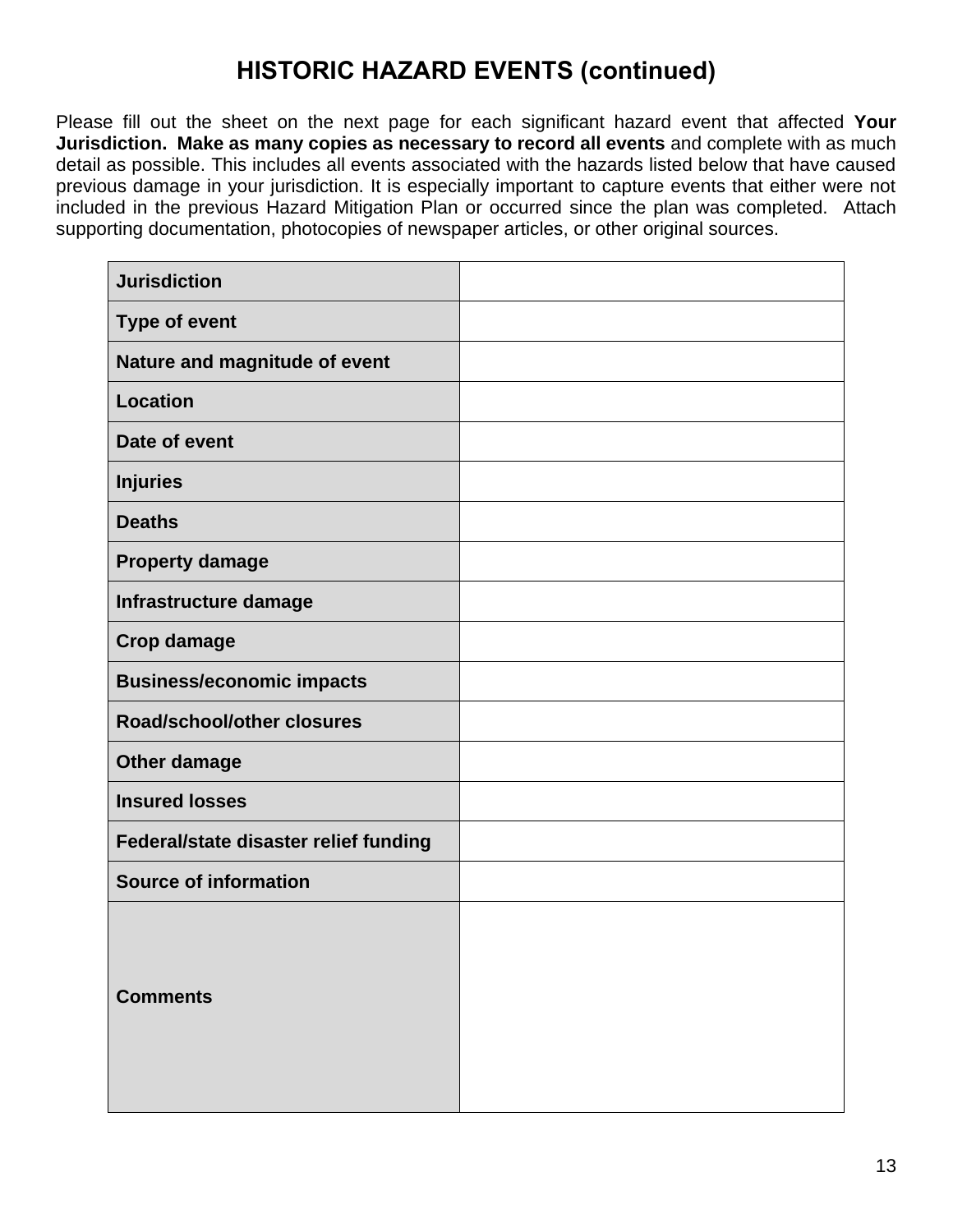# **ASSESSMENT OF PREVIOUSLY PROPOSED ACTIONS**

**Jurisdiction: \_\_\_\_\_\_\_\_\_\_\_\_\_\_\_\_\_\_\_\_\_\_\_\_\_\_\_\_\_\_\_\_\_\_\_\_\_\_\_\_\_\_\_\_\_\_\_\_\_\_\_\_\_\_\_\_\_\_\_\_\_\_\_\_\_\_**

The contractor/plan development facilitator has provided a list of actions proposed in the previously approved plan for each jurisdiction. Use the worksheet below to evaluate whether each action is still current, feasible, desirable, and/or creates benefit that outweighs the cost.

The worksheet should include information on the status of the action and progress made in implementation, if any. This includes:

- For **completed actions** provide a description of the implementation process. This may be a success story you would like to publicize in your community.
- Some of the actions might have been **ongoing** in nature, such public information and education programs. When this is the case, indicate what activity has occurred during the previous five years, and indicate if this program is still viable enough that it should be carried on into the future.
- If **no progress** has been made in the implementation of a given action, discuss why. Note that implementation is not a requirement. However, if no progress has been made, perhaps this is an action that would be appropriate to delete in the updated plan.

During review of the previously approved actions, consider whether any new actions should be proposed. Perhaps damages from a recent hazard event have indicated the need for new approaches to protect property and life. Review the problem statements from the updated plan for ideas. Also review the FEMA publication *Mitigation Ideas: A Resource for Reducing Risk to Natural Hazards (January 2013).*

| # | <b>Action</b> | <b>Status</b> |         |                              |                                                                                    | Keep – $\checkmark$          |
|---|---------------|---------------|---------|------------------------------|------------------------------------------------------------------------------------|------------------------------|
|   |               | Complete      | Ongoing | <b>No</b><br><b>Progress</b> | <b>Description of Implementation Activities</b><br>or Reasons for Lack of Progress | Delete $- X$<br>$Modify - M$ |
|   |               |               |         |                              |                                                                                    |                              |
|   |               |               |         |                              |                                                                                    |                              |
|   |               |               |         |                              |                                                                                    |                              |